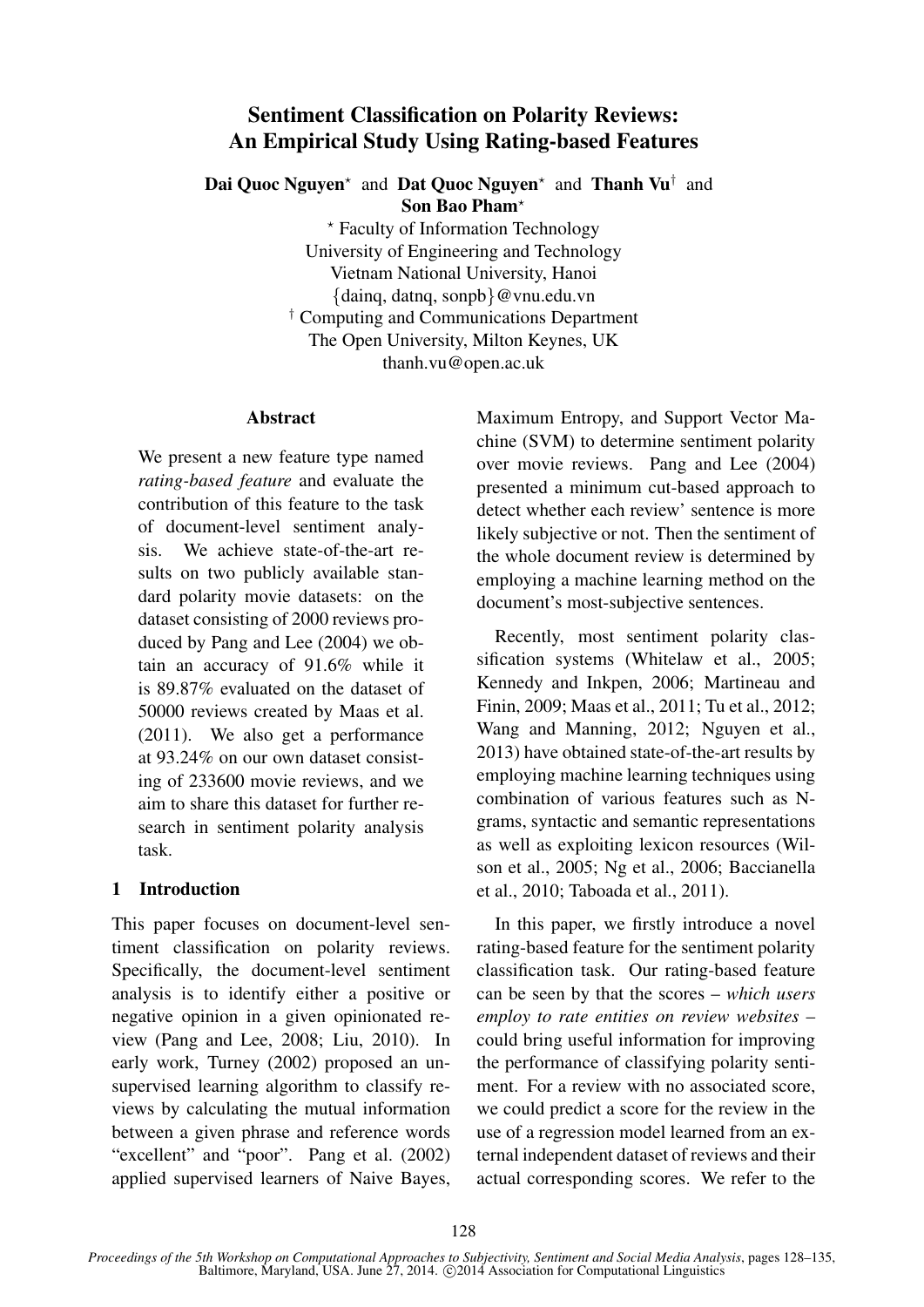predicted score as the rating-based feature for learning sentiment categorization.

By combining the rating-based feature with unigrams, bigrams and trigrams, we then present the results from sentiment classification experiments on the benchmark datasets published by Pang and Lee (2004) and Maas et al. (2011).

To sum up, the contributions of our study are:

- Propose a novel rating-based feature and describe regression models learned from the external dataset to predict the feature value for the reviews in the two experimental datasets.
- Achieve state-of-the-art performances in the use of the rating-based feature for the sentiment polarity classification task on the two datasets.
- Analyze comprehensively the proficiency of the rating-based feature to the accuracy performance.
- Report additional experimental results on our own dataset containing 233600 reviews.

The paper is organized as follows: We provide some related works and describe our approach in section 2 and section 3, respectively. We detail our experiments in section 4. Finally, section 5 presents concluding remarks.

## 2 Related Works

Whitelaw et al. (2005) described an approach using appraisal groups such as "extremely boring", or "not really very good" for sentiment analysis, in which a semi-automatically constructed lexicon is used to return appraisal attribute values for related terms. Kennedy and Inkpen (2006) analyzed the effect of contextual valence shifters on sentiment classification of movie reviews. Martineau and Finin (2009) weighted bag-of-words in employing a delta TF-IDF function for training SVMs to classify the reviews. Maas et al. (2011) introduced a model to catch sentiment information and word meanings. Tu et al. (2012) proposed an approach utilizing high-impact parse features for convolution kernels in document-level sentiment recognition. Meanwhile, Wang and Manning (2012) obtained a strong and robust performance by identifying simple NB and SVM variants. Dahl et al. (2012) applied the restricted Boltzmann machine to learn representations capturing meaningful syntactic and semantic properties of words. In addition, Nguyen et al. (2013) constructed a two-stage sentiment classifier applying reject option, where documents rejected at the first stage are forwarded to be classified at the second stage.

# 3 Our Approach

We apply a supervised machine learning approach to handle the task of document-level sentiment polarity classification. For machine learning experiments, besides the N-gram features, we employ a new rating-based feature for training models.

## 3.1 Rating-based Feature

Our proposed rating-based feature can be seen by the fact that, on various review websites, users' reviews of entities such as products, services, events and their properties ordinarily associate to scores which the users utilize to rate the entities: a positive review mostly corresponds with a high score whereas a negative one strongly correlates to a low score. Therefore, the rated score could bring useful information to enhance the sentiment classification performance.

We consider the rated score associated to each document review as a feature named RbF for learning classification model, in which the rating-based feature RbF's value of each document review in training and test sets is estimated based on a regression model learned from an *external independent dataset* of reviews along with their actual associated scores.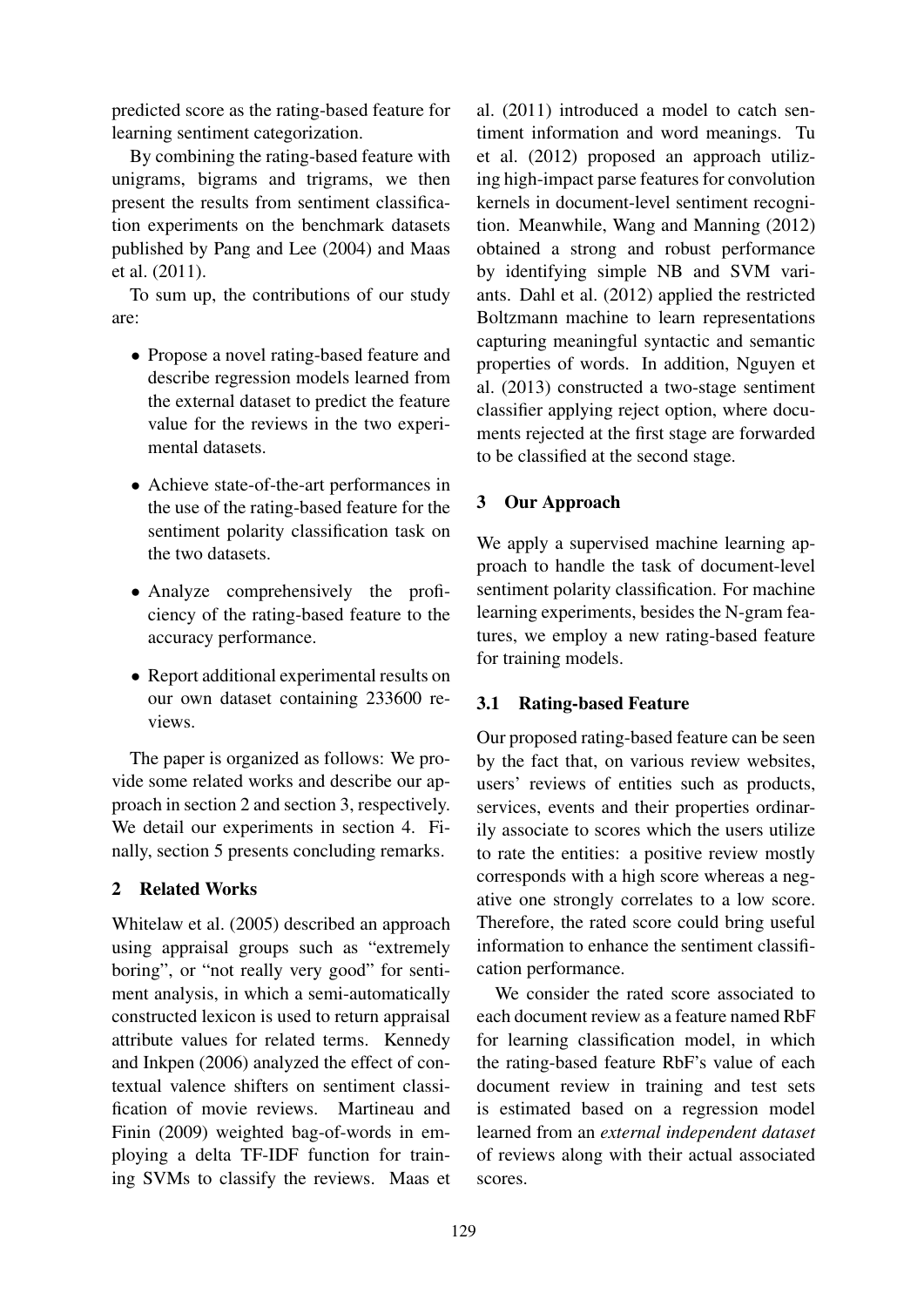### 3.2 N-gram Features

In most related works, unigrams are considered as the most basic features, in which each document is represented as a collection of unique unigram words where each word is considered as an individual feature.

In addition, we take into account bigrams and trigrams since a combination of unigram, bigram and trigram features (N-grams) could outperform a baseline performance based on unigram features as pointed out in (Ng et al., 2006; Martineau and Finin, 2009; Wang and Manning, 2012).

We calculate the value of the N-gram feature i th by using *term frequency - inverse document frequency (tf\*idf)* weighting scheme for the document  $D$  as follows:

$$
Ngram_{iD} = log(1 + tf_{iD}) * log \frac{|\{D\}|}{df_i}
$$

where  $tf_{iD}$  is the occurrence frequency of the feature  $i^{th}$  in document D,  $|\{D\}|$  is the number of documents in the data corpus  $\{D\},\$ and  $df_i$  is the number of documents containing the feature  $i^{th}$ . We then normalize N-gram feature vector of the document D as follows:<br>  $\longrightarrow \sum_{\delta \in \{D\}} ||\overrightarrow{Ngram_{\delta}}|| \longrightarrow$ 

$$
\overrightarrow{\eta Ngram_D} = \frac{\sum_{\delta \in \{D\}} ||Ngram_{\delta}||}{|\{D\}| * ||\overrightarrow{Ngram_D}||} * \overrightarrow{Ngram_D}
$$

### 4 Experimental Results

#### 4.1 Experimental Setup

Benchmark datasets. We conducted experimental evaluations on the polarity dataset PL04<sup>1</sup> of 2000 movie reviews constructed by Pang and Lee (2004). The dataset PL04 consists of 1000 positive and 1000 negative document reviews in which each review was split into sentences with lowercase normalization. In order to compare with other published results, we evaluate our method according to 10-fold cross-validation scheme on the dataset PL04.

In addition, we carry out experiments on a large dataset IMDB11<sup>2</sup> of 50000 movie reviews produced by Maas et al. (2011). The large dataset IMDB11 contains a training set of 25000 labeled reviews and a test set of 25000 labeled reviews, where training and test sets have 12500 positive reviews and 12500 negative reviews in each.

Machine learning algorithm. We utilize SVM implementation in LIBSVM<sup>3</sup> (Chang and Lin, 2011) for learning classification models in all our experiments on the two benchmark datasets.

Preprocess. We did not apply stop-word removal, stemming and lemmatization to the dataset in any process in our system, because such stop-words as negation words might indicate sentiment orientation, and as pointed out by Leopold and Kindermann (2002) stemming and lemmatization processes could be detrimental to accuracy.

In all experiments on PL04, *we kept 30000 most frequent N-grams in the training set for each cross-validation run over each polarity class*. After removing duplication, on an average, there are total 39950 N-gram features including 10280 unigrams, 20505 bigrams and 9165 trigrams.

On the dataset IMDB11, *it was 40000 most frequent N-grams in each polarity class* to be selected for creating feature set of 53724 Ngrams consisting of 13038 unigrams, 26907 bigrams and 13779 trigrams.

RbF feature extraction procedure. We aim to create an independent dataset for learning a regression model to predict the feature RbF's value for each document review in experimental datasets. Since Maas et al. (2011) also provided 7091 IMDB movie titles<sup>4</sup>, we used those movie titles to extract all user reviews that their associated scores<sup>5</sup> are not equal to either 5 or 6 from the IMDB website.

<sup>1</sup> http://www.cs.cornell.edu/people/pabo/movie-review-data/

<sup>2</sup> http://ai.stanford.edu/∼amaas/data/sentiment/

<sup>3</sup> http://www.csie.ntu.edu.tw/∼cjlin/libsvm/. Using linear kernel, default parameter settings.

<sup>&</sup>lt;sup>4</sup> http://www.imdb.com/. It is noted that the 7091 movie titles are completely different from those that were used to produce the datasets PL04 and IMDB11.

 $<sup>5</sup>$  The score scale ranges from 1 to 10. As the reviews cor-</sup> responding to rated scores 5 or 6 are likely to be ambiguous for expressing positive or negative sentiments, we decide to ignore those 5-6 score reviews. We also abandon user reviews having no associated rated scores.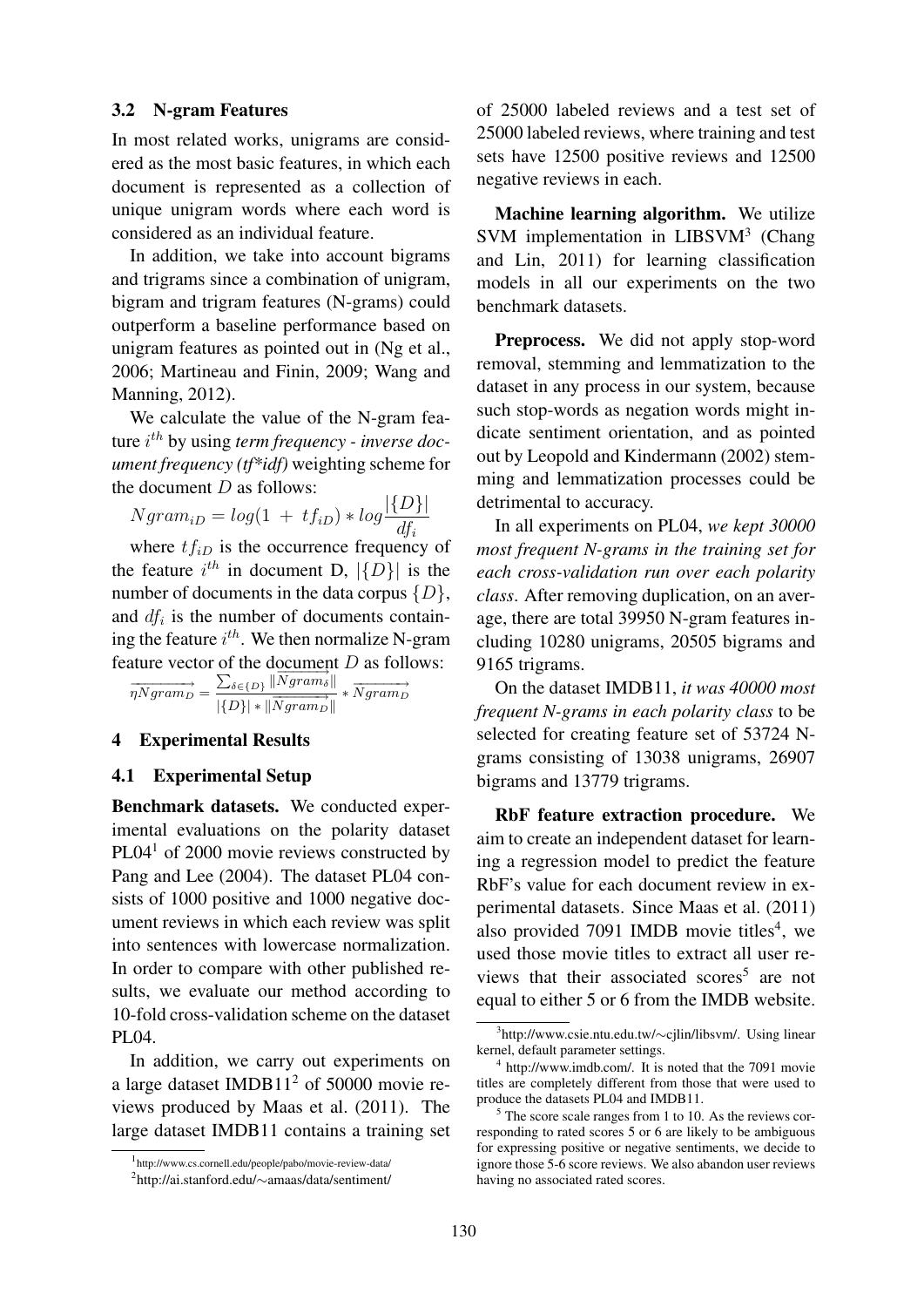

Figure 1: The score distribution of SAR14.

Consequently, we created an independent *score-associated review dataset (SAR14)<sup>6</sup> of* 233600 movie reviews and their accompanying actual scores. The external dataset SAR14 consists of 167378 user reviews connected to scores valued from 7 to 10, and 66222 reviews linked to 1-4 rated ones (as shown in Figure 1). Using SAR14, we employed Support Vector Regression algorithm implemented in  $SVM<sup>light</sup>$  package<sup>7</sup> (Joachims, 1999) to learn the regression model employing unigram features. We then applied the learned model to predict real score values of reviews in the benchmark datasets, and referred to those values as the values of the feature RbF.

Although using N-gram features (consisting of unigrams, bigrams and trigrams) may give better results, we tend to use only unigrams for learning the regression model because of saving the training time on the large size of SAR14. Furthermore, using unigram features is good enough as presented in section 4.4. To extract the RbF feature's value for each PL04's movie review, the regression model was trained with 20000 most fre-

<sup>6</sup>The SAR14 data set is available to download at https://sites.google.com/site/nquocdai/resources

quent unigrams whilst 35000 most frequent unigrams were employed to learn regression model to estimate the RbF feature for each review in the dataset IMDB11.

### 4.2 Results on PL04

Table 1 shows the accuracy results of our method in comparison with other state-of-theart SVM-based performances on the dataset PL04. Our method achieves a baseline accuracy of 87.6% which is higher than baselines obtained by all other compared approaches. The accuracy based on only RbF feature is 88.2% being higher than those published in (Pang and Lee, 2004; Martineau and Finin, 2009; Nguyen et al., 2013). By exploiting a combination of unigram and RbF features, we gain a result at 89.8% which is comparable with the highest performances reached by (Whitelaw et al., 2005; Ng et al., 2006; Wang and Manning, 2012). It is evident that rising from 87.6% to 89.8% proves the effectiveness of using RbF in sentiment polarity classification.

Turning to the use of N-grams, we attain an accuracy of 89.25% which is 1.65% higher than the baseline result of 87.6%. This shows the usefulness of adding bigram and trigram

<sup>&</sup>lt;sup>7</sup>http://svmlight.joachims.org/. Using with default parameter settings.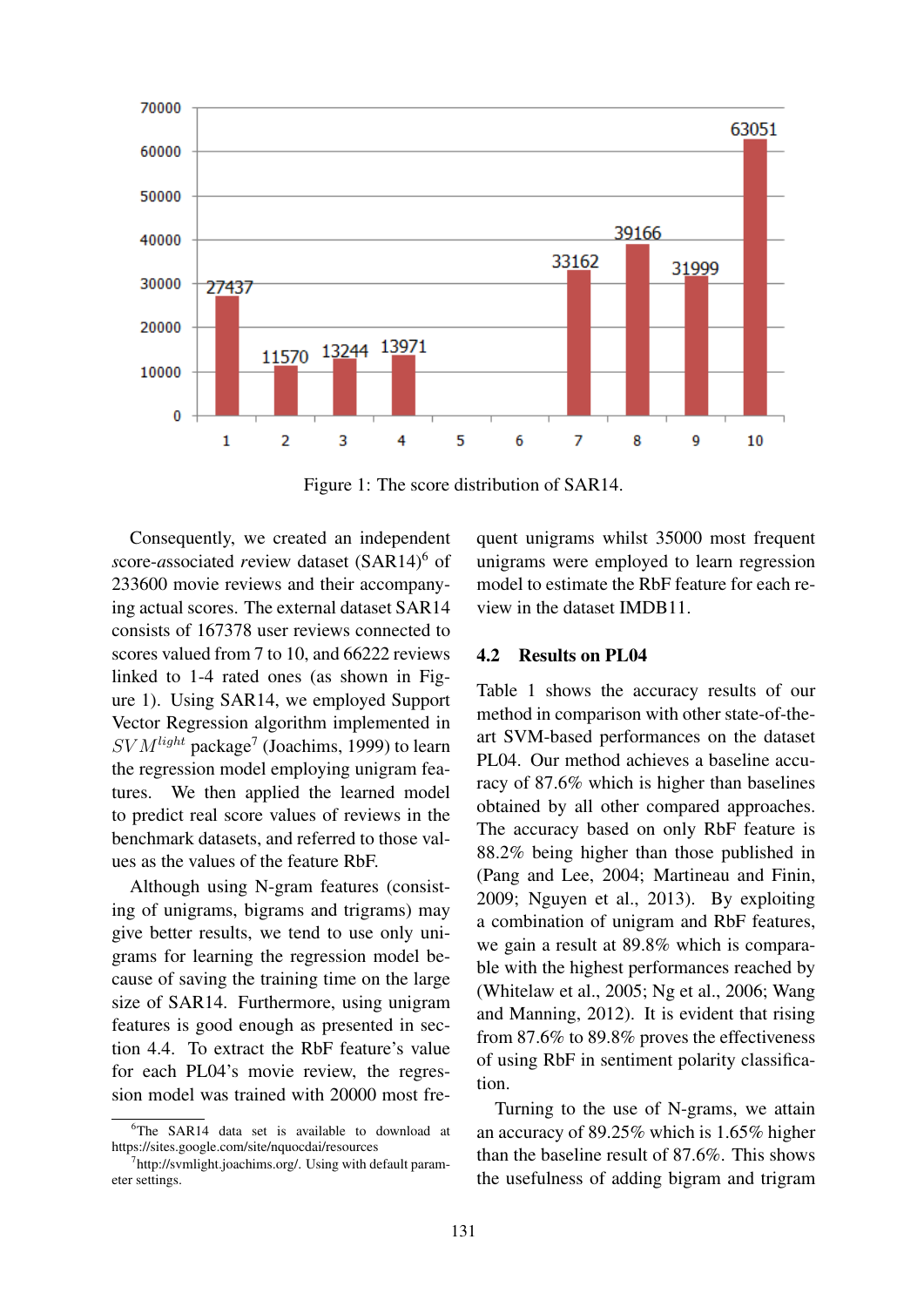| Features                   | <b>PL04</b> | IMDB11 |
|----------------------------|-------------|--------|
| Unigrams (baseline)        | 87.60       | 83.69  |
| N-grams                    | 89.25       | 88.67  |
| RbF                        | 88.20       | 89.14  |
| Unigrams $+$ RbF           | 89.80       | 84.71  |
| $N-grams + RbF$            | 91.60       | 89.87  |
| Pang and Lee (2004)        | 87.20       |        |
| Whitelaw et al. (2005)     | 90.20       |        |
| Ng et al. (2006)           | 90.50       |        |
| Martineau and Finin (2009) | 88.10       |        |
| Maas et al. $(2011)$       | 88.90       | 88.89  |
| Tu et al. (2012)           | 88.50       |        |
| Dahl et al. (2012)         |             | 89.23  |
| Wang and Manning (2012)    | 89.45       | 91.22  |
| Nguyen et al. (2013)       | 87.95       |        |

Table 1: Accuracy results (in %).

features to improve the accuracy. With 91.6%, we reach a new state-of-the-art performance by combining N-gram and RbF features. We also note that our state-of-the-art accuracy is 1.1% impressively higher than the highest accuracy published by Ng et al. (2006).

## 4.3 Results on IMDB11

Table 1 also shows the performance results of our approach on the dataset IMDB11. Although our method gets a baseline accuracy of 83.69% which is lower than other baseline results of 88.23% and 88.29% reported by Maas et al. (2011) and Wang and Manning (2012) respectively, we achieve a noticeable accuracy of 89.14% based on only RbF feature.

Furthermore, starting at the result of 88.67% with N-gram features, we obtain a significant increase to 89.87% by employing N-gram and RbF features. Particularly, we do better than the performance at 89.23% published by Dahl et al. (2012) with a 0.64% improvement in accuracy on 160 test cases.

From our experimental results in section 4.2 and 4.3, we conclude that there are significant gains in performance results by adding bigrams and trigrams as well as RbF feature for sentiment polarity classification. Our method combining N-grams and RbF feature outperforms most other published results on the two benchmark datasets PL04 and IMDB11.

# 4.4 Effects of RbF to Accuracy

This section is to give a detail analysis about the effects of using RbF feature to accuracy results of our approach (as shown in Figure 2) using full combination of N-gram and RbF features in which the RbF feature is predicted by regression models learned on the dataset SAR14 in varying number  $K$  of most frequent unigrams from 5000 to 40000.

On the dataset PL04, the highest accuracy obtained by using only the RbF feature is 88.90% at K's value of 10000, which it is equal to that published by Maas et al. (2011). In most cases of using N-gram and RbF features, we obtain state-of-the-art results which are higher than 91%.

On the IMDB11 dataset, at K's value of 5000, we achieve the lowest accuracy of 89.29% by using N-gram and RbF features, which it is slightly higher than the accuracy of 89.23% given by Dahl et al. (2012). In cases that K's value is higher than 10000, accuracies using only RbF feature are around 89.1%, while using the full combination returns results which are higher than 89.74%.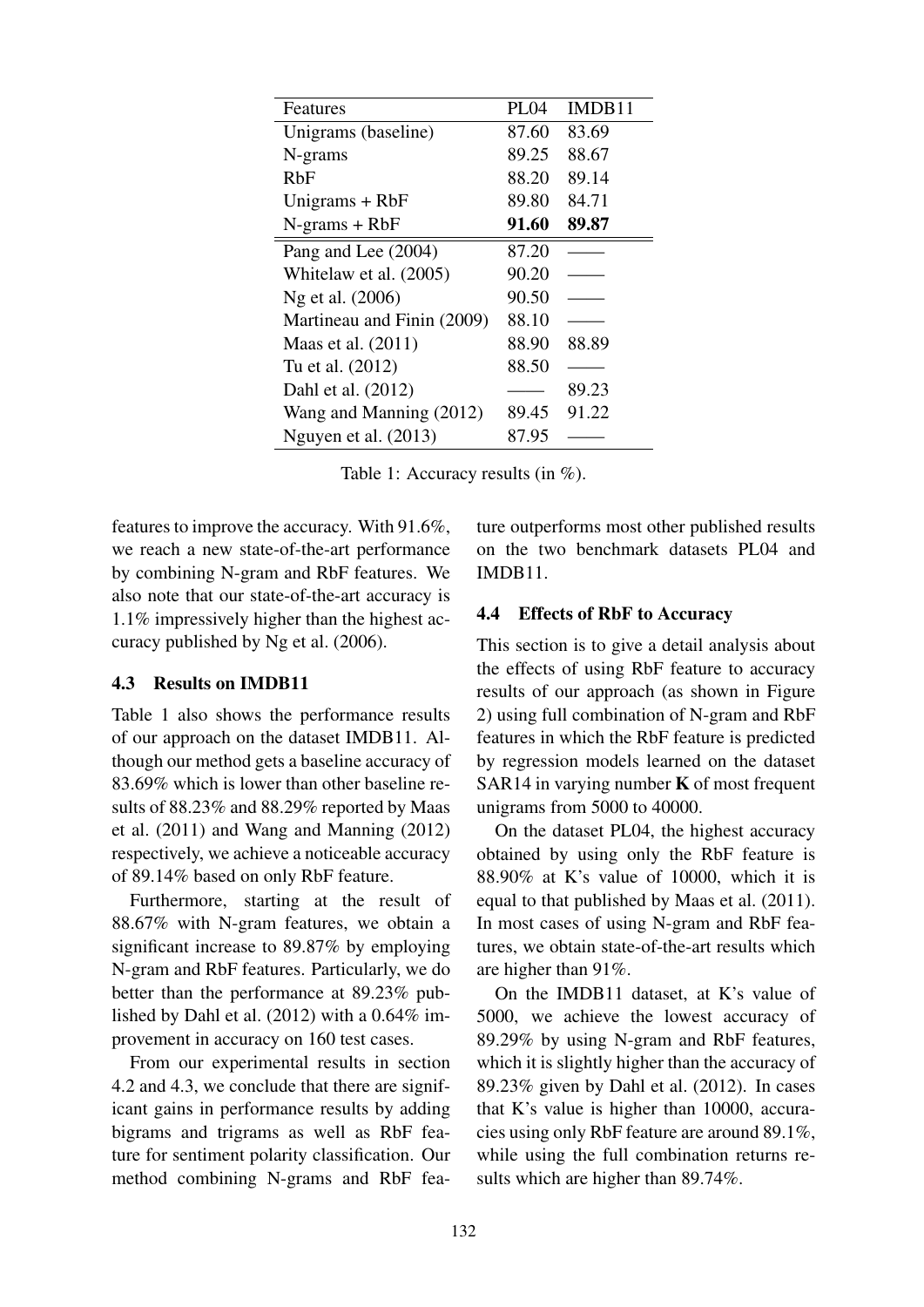

Figure 2: Effects of rating-based feature to our method's performance. The horizontal presents the number of unigram features selected for learning regression models.

## 4.5 Results on SAR14

As mentioned in section 4.1, our dataset SAR14 contains 233600 movie reviews. We label a review as 'positive' or 'negative' if the review has a score  $> 7$  or  $<$  4 respectively. Therefore, we create a very large dataset of 167378 positive reviews and 66222 negative reviews. Due to the large size of the dataset SAR14 and the training and classification time, we employed LIBLINEAR<sup>8</sup> (Fan et al., 2008) for this experiment under 10 fold cross validation scheme. We kept 50000 N-

grams over each polarity class in the training set for each cross-validation run. Finally, we obtained an accuracy of *93.24%* by using Ngram features.

### 5 Conclusion

In this paper, we conducted an experimental study on sentiment polarity classification. We firstly described our new rating-based feature, in which the rating-based feature is estimated based on a regression model learned from our external independent dataset SAR14 of 233600 movie reviews. We then examined the contribution of the rating-based feature and N-grams in a machine learning-based

<sup>&</sup>lt;sup>8</sup>Using L2-regularized logistic regression and<br>ting tolerance of termination criterion to 0.01. setting tolerance of termination criterion to http://www.csie.ntu.edu.tw/∼cjlin/liblinear/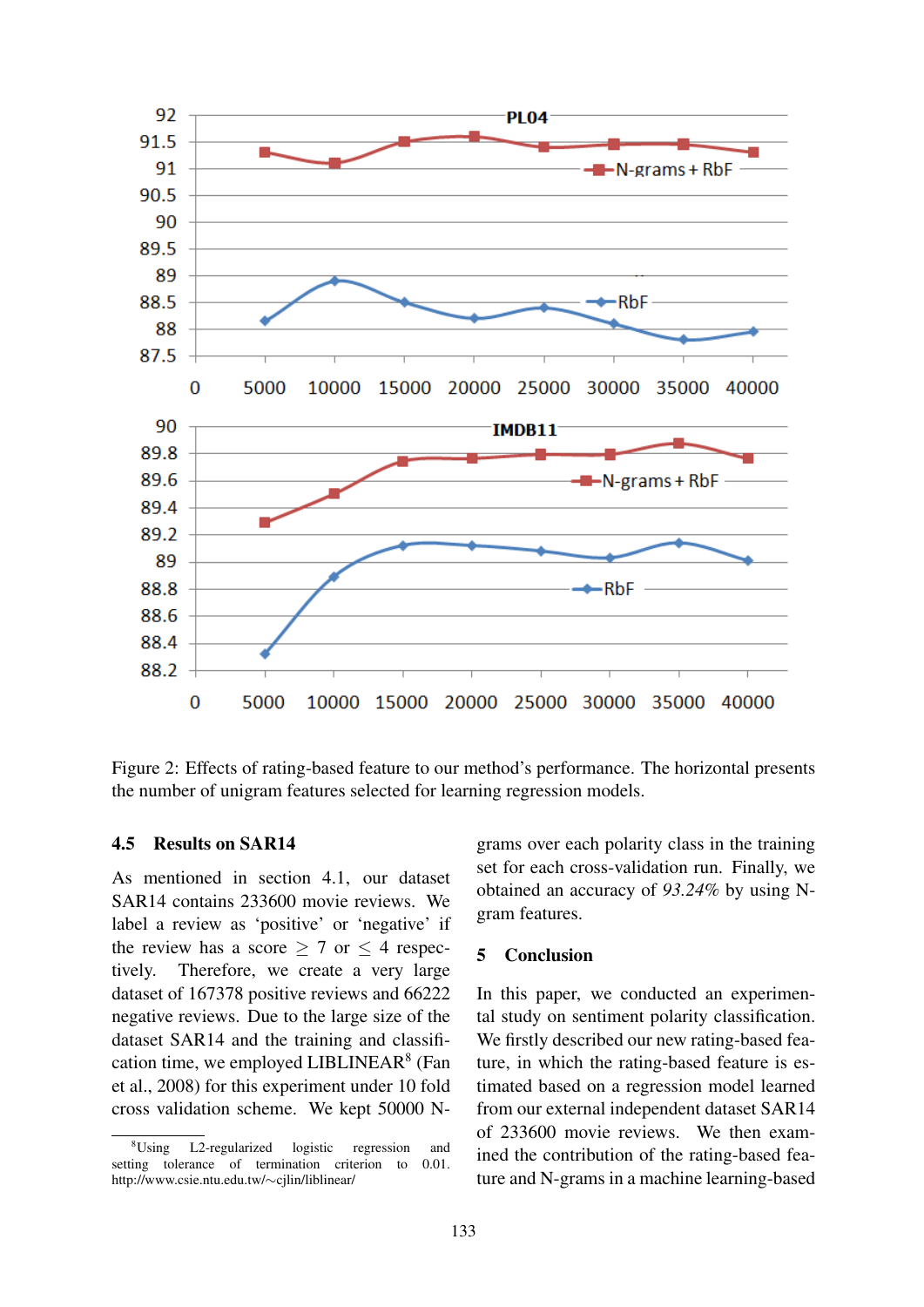approach on two datasets PL04 and IMDB11.

Specifically, we reach state-of-the-art accuracies at 91.6% and 89.87% on the dataset PL04 and IMDB11 respectively. Furthermore, by analyzing the effects of rating-based feature to accuracy performance, we show that the rating-based feature is very efficient to sentiment classification on polarity reviews. And adding bigram and trigram features also enhances accuracy performance. Furthermore, we get an accuracy of 93.24% on the dataset SAR14, and we also share this dataset for further research in sentiment polarity analysis task.

#### Acknowledgment

This work is partially supported by the Research Grant from Vietnam National University, Hanoi No. QG.14.04.

#### References

- Stefano Baccianella, Andrea Esuli, and Fabrizio Sebastiani. 2010. Sentiwordnet 3.0: An enhanced lexical resource for sentiment analysis and opinion mining. In *Proceedings of the Seventh International Conference on Language Resources and Evaluation (LREC'10)*, pages 2200–2204.
- Chih-Chung Chang and Chih-Jen Lin. 2011. LIB-SVM: A library for support vector machines. *ACM Transactions on Intelligent Systems and Technology*, 2:27:1–27:27.
- George Dahl, Hugo Larochelle, and Ryan P. Adams. 2012. Training restricted boltzmann machines on word observations. In *Proceedings of the 29th International Conference on Machine Learning (ICML-12)*, pages 679–686.
- Rong-En Fan, Kai-Wei Chang, Cho-Jui Hsieh, Xiang-Rui Wang, and Chih-Jen Lin. 2008. LIBLINEAR: A Library for Large Linear Classification. *Journal of Machine Learning Research*, 9:1871–1874.
- Thorsten Joachims. 1999. Making large-scale support vector machine learning practical. In Bernhard Schölkopf, Christopher J. C. Burges, and Alexander J. Smola, editors, *Advances in Kernel Methods: Support Vector Machines*, pages 169–184.
- Alistair Kennedy and Diana Inkpen. 2006. Sentiment Classification of Movie Reviews Using Contextual Valence Shifters. *Computational Intelligence*, 22(2):110–125.
- Edda Leopold and Jörg Kindermann. 2002. Text categorization with support vector machines. how to represent texts in input space? *Mach. Learn.*, 46(1- 3):423–444.
- Bing Liu. 2010. Sentiment analysis and subjectivity. In *Handbook of Natural Language Processing, Second Edition*, pages 1–38.
- Andrew L. Maas, Raymond E. Daly, Peter T. Pham, Dan Huang, Andrew Y. Ng, and Christopher Potts. 2011. Learning word vectors for sentiment analysis. In *Proceedings of the 49th Annual Meeting of the Association for Computational Linguistics: Human Language Technologies, Vol 1*, pages 142–150.
- Justin Martineau and Tim Finin. 2009. Delta tfidf: an improved feature space for sentiment analysis. In *Proceedings of the Third Annual Conference on Weblogs and Social Media*, pages 258–261.
- Vincent Ng, Sajib Dasgupta, and S. M. Niaz Arifin. 2006. Examining the role of linguistic knowledge sources in the automatic identification and classification of reviews. In *Proceedings of the COL-ING/ACL on Main conference poster sessions*, pages 611–618.
- Dai Quoc Nguyen, Dat Quoc Nguyen, and Son Bao Pham. 2013. A Two-Stage Classifier for Sentiment Analysis. In *Proceedings of the 6th International Joint Conference on Natural Language Processing*, pages 897–901.
- Bo Pang and Lillian Lee. 2004. A sentimental education: Sentiment analysis using subjectivity summarization based on minimum cuts. In *Proceedings of the 42nd Meeting of the Association for Computational Linguistics (ACL'04)*, pages 271–278.
- Bo Pang and Lillian Lee. 2008. Opinion Mining and Sentiment Analysis. *Foundations and Trends in Information Retrieval*, 2(1-2):1–135, January.
- Bo Pang, Lillian Lee, and Shivakumar Vaithyanathan. 2002. Thumbs up?: sentiment classification using machine learning techniques. In *Proceedings of the ACL-02 conference on Empirical methods in natural language processing - Volume 10*, pages 79–86.
- Maite Taboada, Julian Brooke, Milan Tofiloski, Kimberly Voll, and Manfred Stede. 2011. Lexiconbased methods for sentiment analysis. *Comput. Linguist.*, 37(2):267–307, June.
- Zhaopeng Tu, Yifan He, Jennifer Foster, Josef van Genabith, Qun Liu, and Shouxun Lin. 2012. Identifying high-impact sub-structures for convolution kernels in document-level sentiment classification. In *Proceedings of the 50th Annual Meeting of the Association for Computational Linguistics (Volume 2: Short Papers)*, ACL '12, pages 338–343.